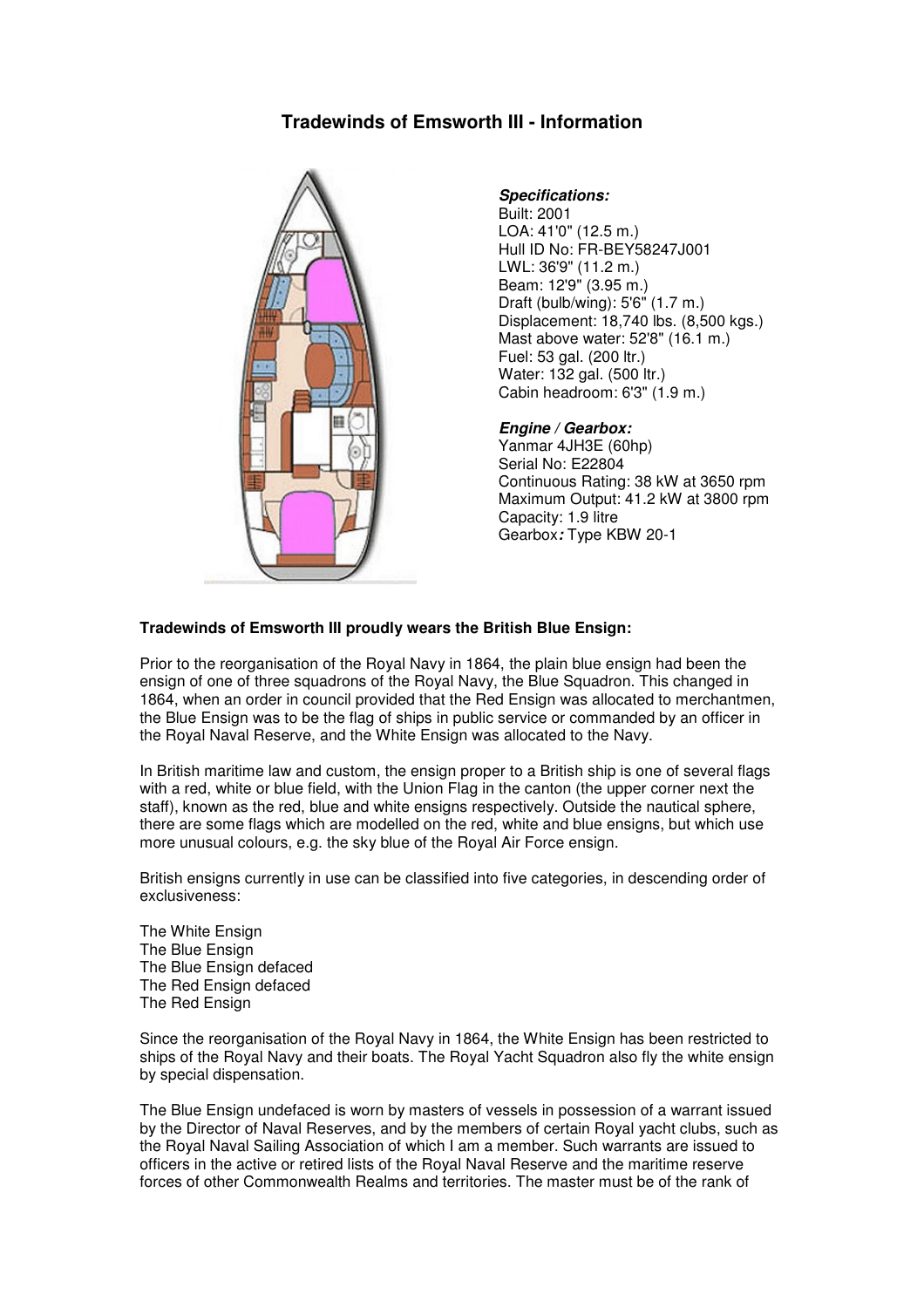Lieutenant RN or above, and fishing vessels must be crewed by at least four other Royal Naval reservists or pensioners.

British government departments use a variety of blue ensigns defaced in the fly with the department badge, and colonial governments use blue ensigns defaced with the colonial badge. The flag of Australia and those of its states as well as the flag of New Zealand are defaced blue ensigns. Several yacht clubs are also entitled to fly blue ensigns defaced by their club badge.

The Red Ensign defaced by a badge is flown by Trinity House and various organisations and yacht clubs. Merchant ships and private vessels registered in British colonies and dependencies, and in several Commonwealth realms, fly the Red Ensign defaced by the badge of their territory.

The Red Ensign undefaced is for the use of all other British Merchant Navy ships, yachts and private craft. The Red Ensign is the correct flag to be worn as courtesy flag by foreign private vessels in United Kingdom waters.

#### **Press review of Beneteau 40CC:**

Notably new on the shelves of the big production builders these days are mid-cockpit versions of their popular conventional aft-cockpit boats. To be sure, the trend makes sense. You take a proven hull, organize some new deck tooling, reconfigure the weight distribution and all of a sudden you've got a smooth-sailing cruiser with a whole new look and huge gains in interior volume. So it is with the Beneteau Oceanis 40 CC, introduced in the fall of 1995 and by now hands-down a successful addition to the Beneteau fleet. This boat maximizes spaciousness and big-boat accommodations in a 40-foot hull -- and all for a relatively low price.

The side decks are narrow for a boat this size, a compromise driven by the need to enhance living space below. The foredeck has a large opening anchor locker; it must be opened to step on the windlass switch and this is truly astute from the point of view of safety. The dual anchor roller is fabricated in stainless and appears to be rugged and led fair. The deck opening through which the chain must run was rectangular with 90-degree corners on our test boat; preferable and less likely to hang up ground tackle is an oval or rounded hawse pipe in this location. A dual-tank propane locker is recessed into the side deck with fume drain overboard. The topsides are protected by a stainless steel rub rail, an important cruising feature surprisingly omitted on many boats. A more serious feature often omitted on boats today is a planned proper location to mount a survival raft; happily, aboard this vessel there are sturdy attachment points designed to secure a life raft on the coach roof.

The deck is joined to the hull with mechanical fastenings every six inches and 3M 5200 adhesive/sealant. The hull is fabricated of hand-laid solid fibreglass with an isophthalic gel coat to impair osmosis, and of course it comes with Beneteau's dependable five-year structural and osmotic warranty. A moulded fibreglass grid is bonded to the hull to provide structural integrity, which includes reinforcing the hull itself and accepting torsional, compressive and tensile loads associated with the rigging and use. The deck is of sandwich construction, cored with end-grain balsa. The standard keel is cast-iron with a winged bulb and it is bolted to the hull; an aluminium mast is stepped on the top of the keel.

The cockpit backrests will be low for some people; one would assume that this detail is designed to keep the overall profile of the vessel low and aesthetically pleasing. More importantly, it makes for easier movement from the cockpit to the decks. The wheel is pedestal mounted, but may be ordered mounted on the aft side of the cabin behind a spray shield. This is an amenity-driven option that brings the typical centre-cockpit cruiser into the motor sailor realm.

The sugar-scoop stern provides a swim and dinghy boarding space where you'll find a locker for storage of swim gear behind the transom steps, a swim ladder and a cockpit shower.